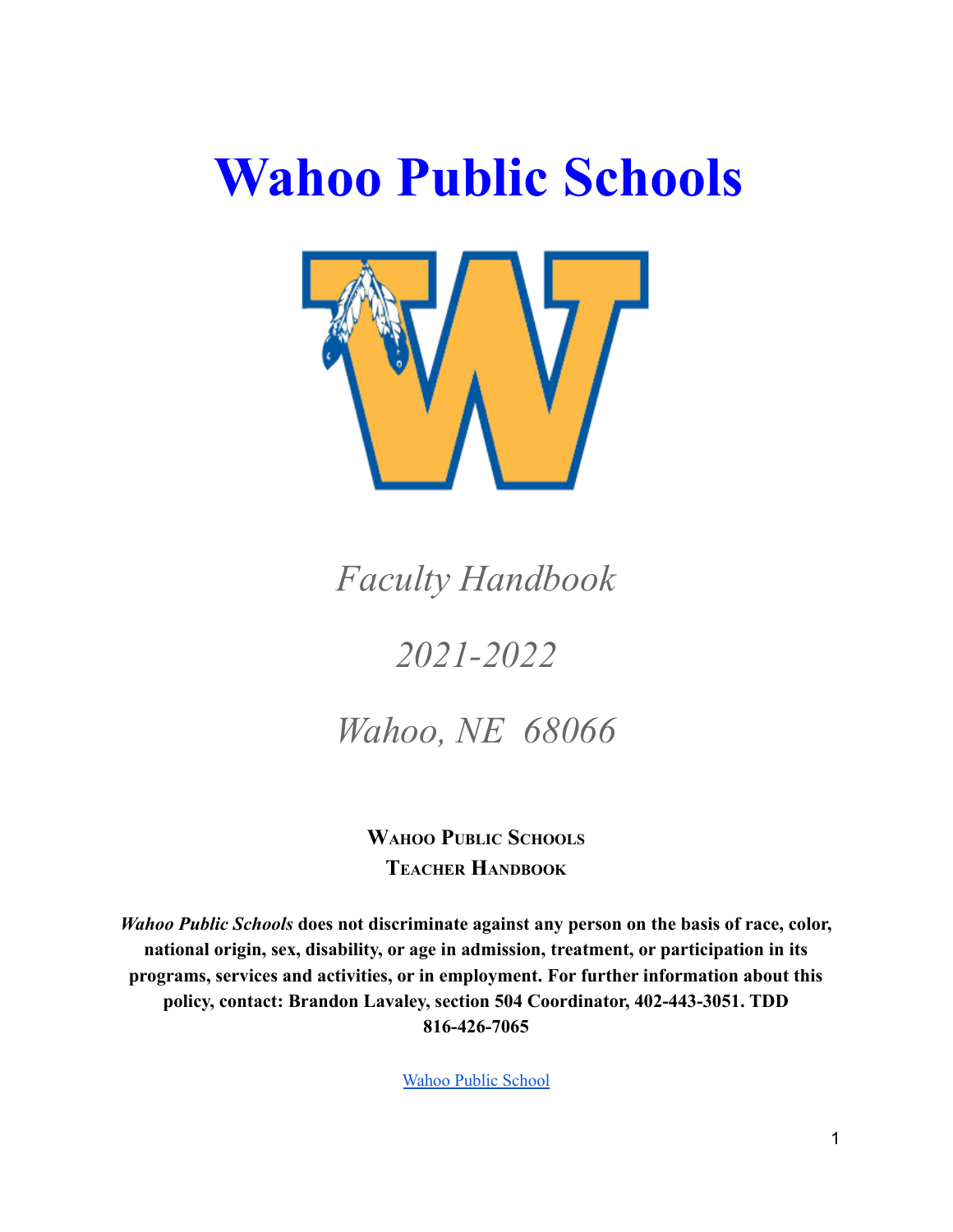# **ABSENCE FROM SCHOOL**

Each building principal will outline and communicate to their individual staff the procedures and expectations for calling in sick, leave of absence forms, etc…

Each teacher will maintain substitute information readily available in their classroom. The information should contain the following:

- ❏ Lesson plans
- ❏ Daily schedule
- ❏ Class list and seating chart
- ❏ Any special duties
- ❏ Special needs of any individual student
- ❏ Safety response protocol documents, including fire drill, tornado and lock-out/lockdown procedures

# **ACCIDENTS**

Any accident that happens at school should be reported to the office. This will be necessary if there is insurance or liability claims. If there is a major injury, a written report should be turned in to the office within 24 hours.

# **STAFF DRESS CODE**

It is important for teachers to project a professional image to students, parents and co-workers. Appropriate attire and grooming is one of the means of projecting a professional image. Teachers are expected to be aware of the standard to be maintained. As a minimal guide, teachers should not wear clothing which students would not be permitted to wear at school. The administration may establish more detailed guidelines for individual teachers should that be necessary.

Clarification:

- Please be cautious about shirts and tops that reveal cleavage or cleavage cracks. Not only is it a violation of our student's basic dress code, it looks tacky and unprofessional in a school setting.
- Please avoid shirts or tops with open backs or backs short enough to reveal lower back.
- Please avoid tank tops or anything that looks like or similar to a tank top.
- T-shirts are not acceptable attire except on days approved by the building administrator.
- Shorts above the knee are never acceptable attire for a professional educator, except on in-service or workdays.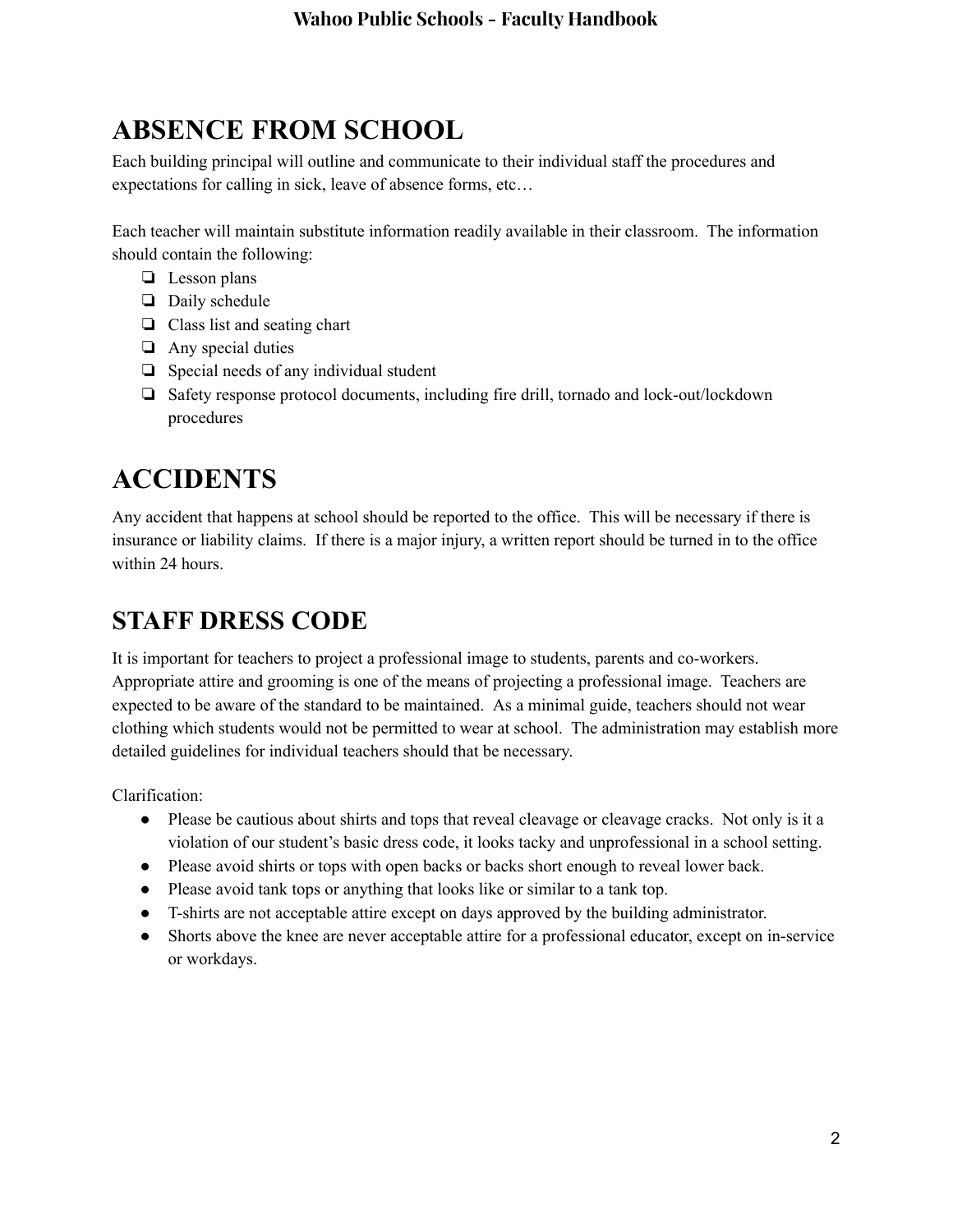# **ACTIVITIES-ADMISSION AND WORK**

All staff members and spouses will be admitted free of charge to *Wahoo athletic contests which are held in Wahoo and are not NSAA activities or tournaments.* Faculty passes will be distributed to staff during the first weeks of school. We would hope that our teachers are supportive of the students' extracurricular activities as well as those of a more academic nature. It means a great deal to the students when teachers make their presence known at school events. Staff members may be asked to supervise other activities.

Faculty members will be paid a stipend for working extracurricular events. A list of extracurricular activities will be sent out at the beginning of the school year. Contact the activities secretary (Michelle Krecklow) to sign up to work an event and with any questions about working extracurricular events.

School-aged children of staff members are still required to purchase an activity pass for participation and admission to home athletic activities.

#### **Additional Duties as assigned**

Within the contracted day building administrators may assign teachers additional duties.

#### **ACTIVITIES-MEETINGS-CAMPAIGNS**

All activities will be scheduled through the building office. Student clubs and organizations may schedule meetings before school starts in the mornings, after the dismissal time, or with administrative approval. School activities will not be scheduled on Wednesday evenings or Sundays without administrative permission.

When organizations or classes sponsor an activity (party, dances, car washes, etc.) the sponsor must be present or the activity will be canceled.

#### **BULLETIN - ANNOUNCEMENTS - CALENDAR**

**High School:** All bulletin items must be submitted to Michelle by 8:30 a.m. daily. The bulletin will be read aloud and/or available through PowerSchool to be read by the Warrior Period teachers during homeroom.

**Middle School:** All bulletin items should be submitted to Jodi by 8:10 a.m. daily. The bulletin will then be put into PowerSchool and if designated as such, read with the daily bulletin.

Faculty is strongly encouraged to submit articles of interest to the school's web page. In addition, pictures of events or special interest programs are encouraged to be uploaded to showcase the accomplishments of Wahoo's youth.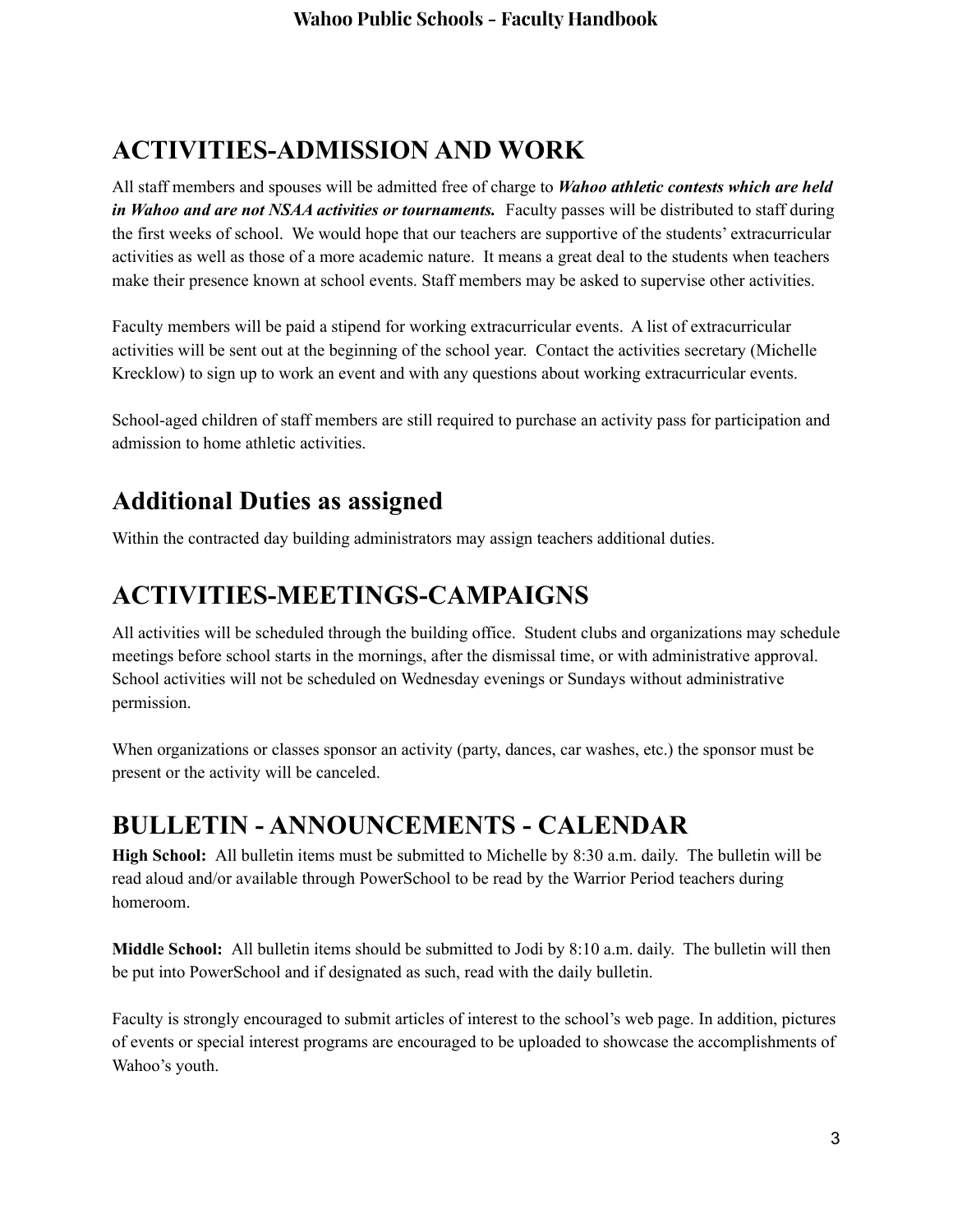#### **Wahoo Public Schools - Faculty Handbook**

Only special announcements from the office will be read over the intercom system with approval of the building administrator. Announcements will be made at such a time as to not interrupt classroom instruction.

All calendar items for any elementary, middle or high school facilities usage should be submitted to Robert Barry and Kris Peterson. Facilities usage will be identified on the school's activity calendar located on the WPS web page.

### **CHILD ABUSE**

Teachers are required by law to report any suspected case of child abuse or neglect to the office. Abuse or neglect includes placing the child in a situation that endangers his/her life or physical or mental health, cruel confinement or punishment, deprivation of food, clothing, shelter, care, sexual abuse, or being left unattended. The hot-line number to report cases of abuse of children and disabled adults is: 1‑800‑572‑1999.

# **COMMUNICATIONS FROM THE SCHOOL TO THE HOME**

Establishing a positive communication network between the home and school is very important. Teachers can enhance the home-school communications network through the use of telephone calls, emails, written notes, and home visits. All written communications to the home from the school should be made on district stationery or school email with dates included.

#### **BULLYING PREVENTION**

The Wahoo Public Schools recognizes the negative impact that bullying has on student health, welfare, safety, and learning environment and therefore prohibits such behavior. Bullying is defined as any ongoing pattern of physical, verbal or electronic abuse on school grounds, in a vehicle (owned, leased, or contracted by a school being used for a school purpose by a school employee or his or her designee), or at school sponsored activities or athletic events.

Bullying may constitute grounds for long-term suspension, expulsion or mandatory reassignment, subject to state and federal statutes and the district's student discipline and due process procedures. It shall be the responsibility of the Superintendent to implement appropriate programs or procedures for the purpose of educating students regarding bullying prevention. Principals shall develop administrative regulations and annual bullying prevention. This policy shall be reviewed annually.

# **UNACCEPTABLE STAFF BEHAVIORS**

Unacceptable behaviors that could be considered boundary invasions include, but are not limited to:

- Becoming too personally involved with students friend, confidant, surrogate parent
- Seeing students in private or non-school settings
- Writing or exchanging personal notes, letters or electronic communications.
- Serving as a confidant with regard to a student's decision about his/her personal issues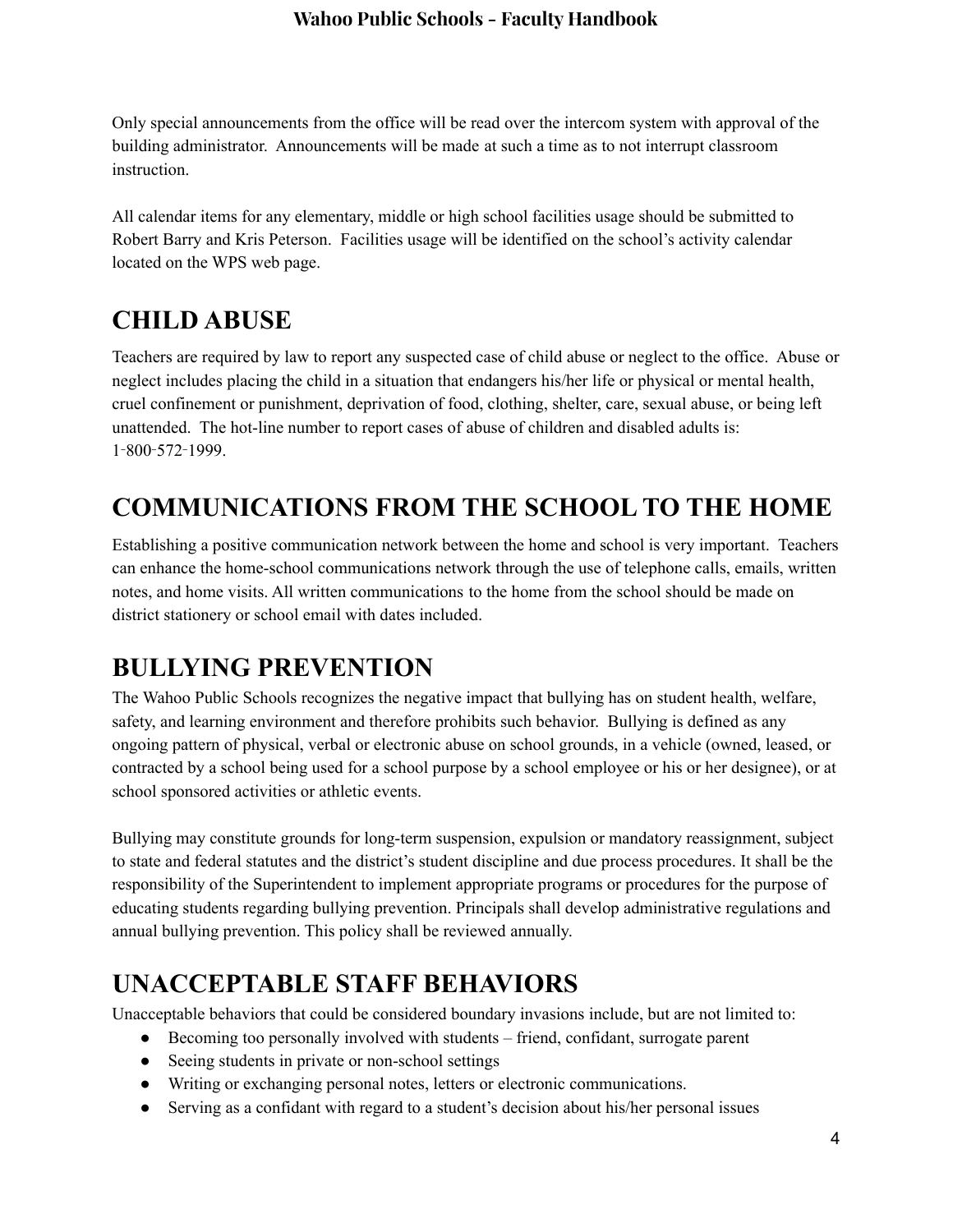- Giving gifts or money to the students
- Inviting students to one's home
- Having students stay overnight in one's home
- Driving individual students to or from school
- Giving one student undue attention
- Being alone with a student with the exception of an emergency situation
- Sharing your personal problems with students
- Sharing personal information about a student with a third party
- Initiating physical contact

#### **DISCIPLINE & CLASSROOM MANAGEMENT**

A safe and orderly environment that is conducive to learning is the ultimate goal of any reasonable discipline and classroom management plan. Identifying every possible occurrence that may require intervention and resolution would be impossible. However, a program that involves an interactive dialogue between the student and staff member and is consistent will facilitate the effective resolution of most disciplinary situations. The following guidelines, along with the WEBSS process, are intended to provide the foundations for a fair, consistent and workable discipline plan for Wahoo Public Schools:

1. Teachers should handle most of their own discipline problems. Since most problems develop gradually, we would expect staff to take the opportunity to work with students and parents to improve or correct a potential problem. The WEBSS process should be employed to assist students not reaching the academic, behavioral and civic goals. Communication early with students and the parents will generally help the situation.

2. Be firm, fair and consistent. Establish fair rules of expected behavior and then enforce the rules firmly and, above all, consistently.

3. **Don't back a student into a corner!** As a trained professional, you should develop skills in enforcing your rules without causing students to "lose face" among their peer group. It is unacceptable to publicly ridicule or use **sarcasm** when correcting students.

4. Do not tell a student to leave your classroom and not come back, or that he/she will be suspended for this action. Only the administration may remove a student from your class or suspend him/her from school.

5. Control your temper; a soft, firm voice and calm attitude are normally more effective than shouting and displaying anger or loss of self-control. Remember, in each classroom situation there are three variables, which interact: the teacher, the individual student and the students as a class. As a professional teacher you must always have control over the key variable, yourself.

6. Rather than consistently calling attention to negative or disruptive behavior, teachers should exhibit a positive, appreciative attitude about good behavior.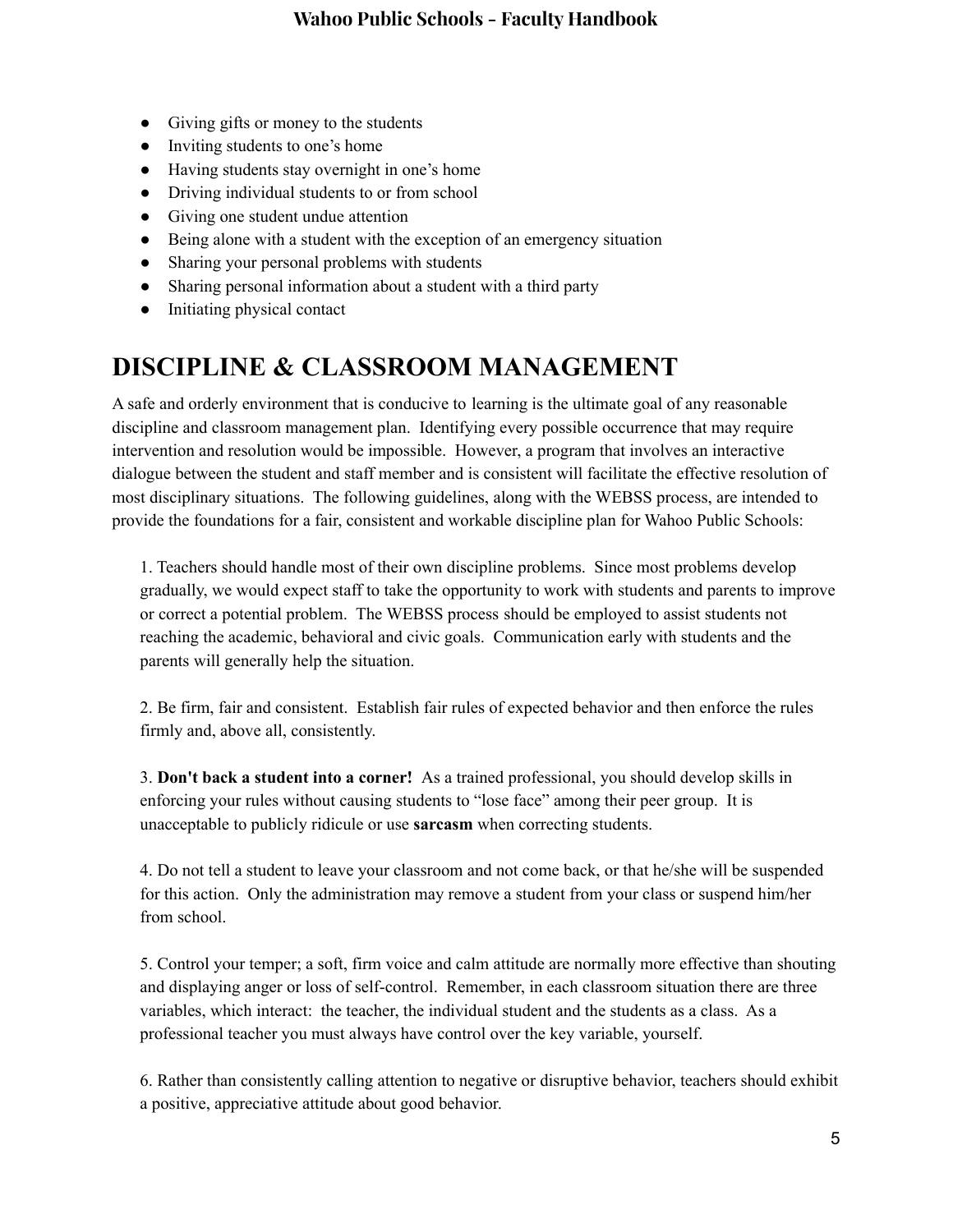#### **Wahoo Public Schools - Faculty Handbook**

7. An entire class is not to be punished for the actions of a few students.

8. Staff members are not to use profane/vulgar or suggestive language. Additionally, regardless of possible provocation, staff members are not to: (a) call any student something other than their name; (b) physically handle a student except to protect self, other persons, prevent the destruction of property, or prevent any illegal overt act on the part of the pupil.

9. Do not do anything that shifts the focus from the student behavior to the teacher behavior. Yelling at the student, arguing with the student, and using sarcasm towards a student are examples of behaviors that will shift the focus.

#### **SUPERVISION**

*Classroom*: Students are not to be left without adult supervision. In case of an emergency requiring a teacher to be absent from the classroom, arrangements for temporary supervision must be made before the teacher leaves the room. **At NO time should students leave the campus to run errands.**

*Supervision Duty*: Teachers are to be on duty outside their classroom at first bell. Teachers will also supervise students in the halls between class periods. Please encourage quiet and orderly passing in the halls.

*\*\*If misbehavior or improper conduct is observed, all staff members have the responsibility and authority to intervene.*

#### **DRILLS AND PROCEDURES**

Within the first week of school, be sure you review the safety response protocol procedures in case of an emergency. Drills and safety response procedure protocols should be posted in ALL classrooms. These drills and safety responses will be practiced throughout the school year.

#### **FACULTY MEETINGS**

Building level faculty meetings will be held at the principal's discretion. Teachers are expected to attend.

#### **FUNDRAISING**

Fundraising projects must be approved, in advance, through the building principal. All WPS fundraising event applications are to be turned into the administrative offices in advance of the fundraising event. This is done in an attempt to avoid duplication of fundraising activities or to avoid having too many fundraising activities going on at one time.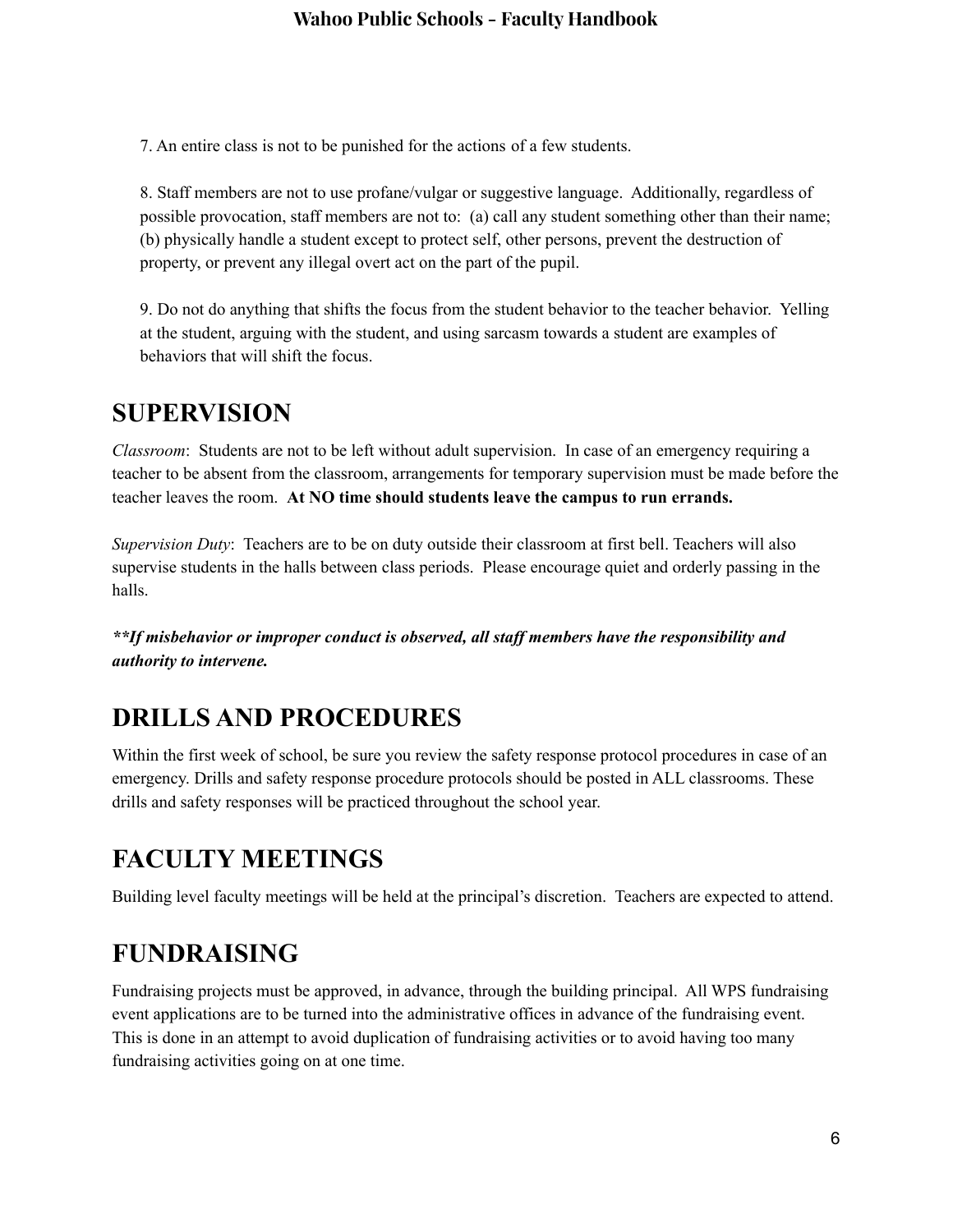# **GRADING AND MARKING SYSTEM**

Middle school students will be issued grade reports four times during the school year, at the end of each nine weeks. High school students will be issued grade reports two times during the school year, at the end of each semester.

At a minimum, teachers are expected to update student grades weekly in PowerSchool.

The steps identified in the WEBSS process will be utilized for students struggling academically.

# **PROGRESS REPORTS TO PARENTS**

The grading system is the teacher's evaluation of the pupil's progress in school and parents are usually very concerned about their child's grade. Therefore, it is necessary that a teacher be able to justify each grade. The system used should be consistent and the following items should be considered.

- 1. Procedures should be logical and include any work that is done during the class for evaluation purposes.
- 2. The teacher's grading system should be explained to the pupils and to the parents.
- 3. A student should be aware of his grade at all times. A periodic review of grades by the teacher is worthwhile.

#### **PARKING**

Teachers are expected to park in the faculty parking lot at their respective building.

#### **KEYS**

Keys to the building and classrooms must be obtained through the superintendent's office. Do not loan keys to students or non-staff members.

#### **LEAVING THE BUILDING**

Teachers may leave the building during working hours with administrative approval. Teachers may also leave the building during their lunchtime. *\*\*They must communicate to their building administrator when they leave the school building during working hours.*

#### **LESSON PLANS**

The building administrator may ask to see these or to have you submit plans for approval. These daily plans should be detailed enough for a substitute to follow and readily available in a sub folder in the office or on your classroom desk. Each day should have a written plan or objective and should include a clearly stated learning goal.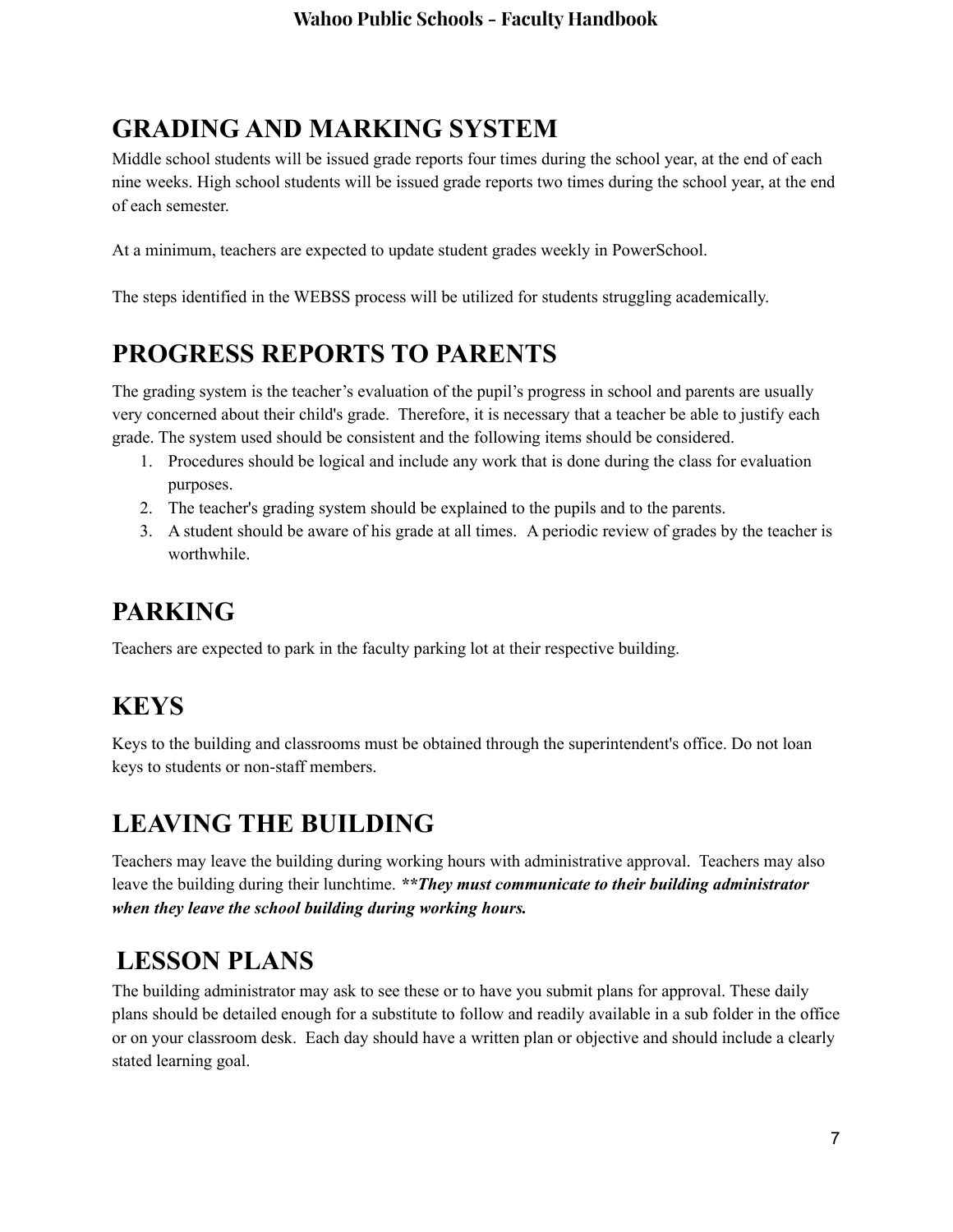#### **SCHOOL CLOSING INFORMATION**

School closing information will be broadcast on Channel 7 Omaha (KETV), Channel 10 Lincoln (KOLN/KGIN), and KFAB 1110 AM. Also, the automated calling system will be activated.

# **SCIP**

The Mission Statement of Wahoo's School Community Intervention Program:

*Because of our commitment to the education of students, we at Wahoo Public Schools will participate in SCIP to provide a means of assistance for students demonstrating behaviors interfering with their education, which may be related to the use of alcohol and other drugs. The SCIP team will connect students and their families with appropriate resources for assistance, and provide appropriate support within and outside the school environment.*

Student referrals should be in written form. These forms may be obtained from the school counselors. This form may be turned into any SCIP team member or building principal, who will start the process of documentation in motion.

# **SMOKING OR TOBACCO USE**

There will be no smoking or tobacco use on school premises at any time.

# **STAFF TELEPHONE CALLS, MAILBOXES, AND MESSAGES**

During the school day, teacher messages will be sent to voicemail unless there is an emergency. Messages can also be placed in the staff member's mailbox. Staff members are asked to check mailboxes in the morning, noon, and before their evening departure. Emergency messages will be delivered to the teacher immediately.

**Staff members are not to use cell phones during times in which they are directly responsible for supervising or instructing students unless it is an emergency situation.**

# **STUDENT USE OF THE TELEPHONE**

The telephone in the office is a business telephone. Students will be allowed to use it only in emergency situations (i.e. illness, after school detentions, etc.). In the high school, and middle school, students are to use the phone in the office area with permission from staff. In the elementary students may use the classroom phone with teacher permission and assistance.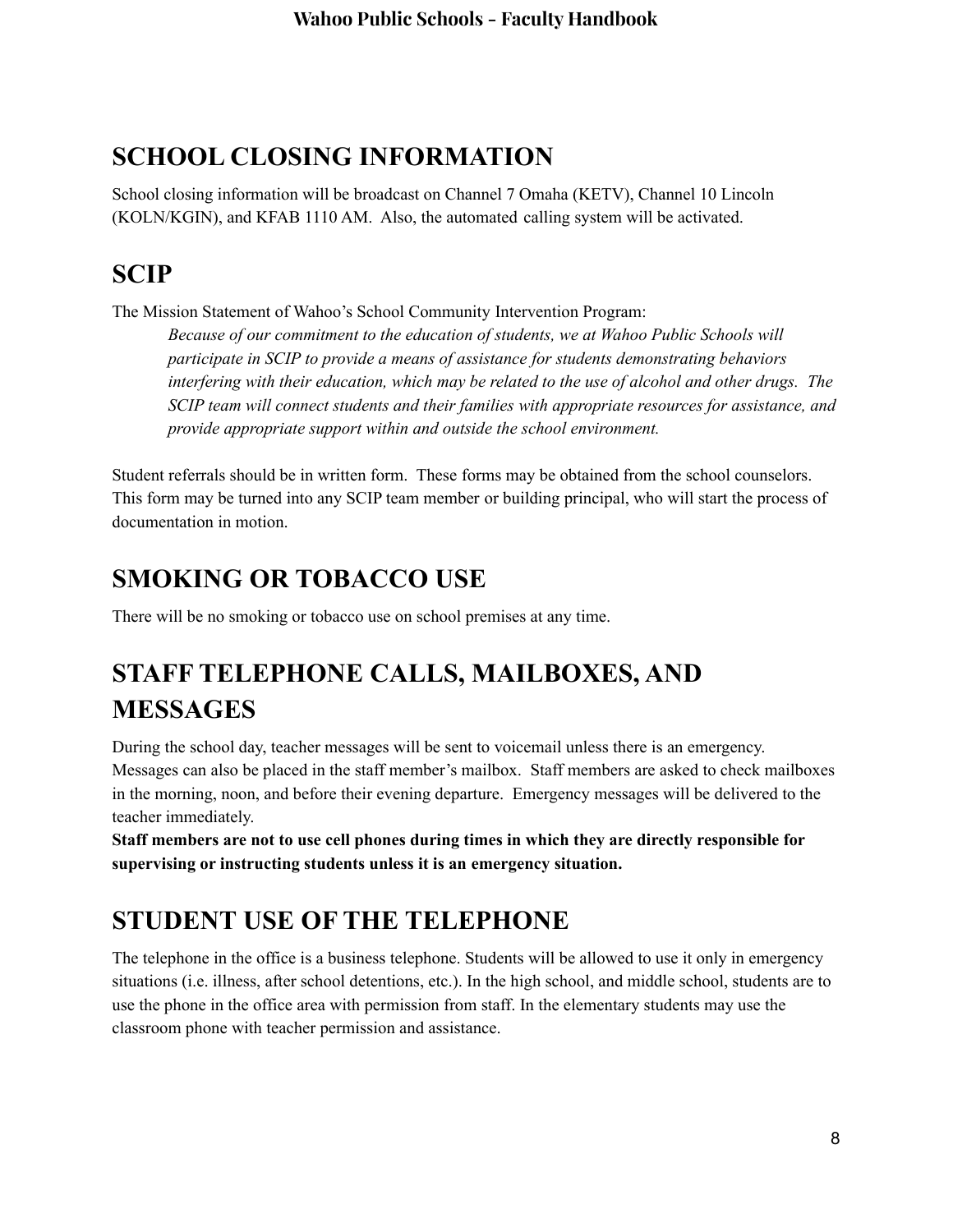# **MONEY COLLECTIONS**

Any staff member that is responsible for collecting money under the pretense of Wahoo Public Schools must adhere to the following guidelines:

- All money, regardless of the reason that it is being collected, is to be counted at the end of a collection day. The amount should be recorded on a deposit form and taken to the school secretary EACH DAY. If the money is being collected at a school activity or event (ball games, soup suppers, musical, etc.), the person in charge of the gate should count the money, complete a deposit slip, and turn the money/bag into an administrator immediately following that school activity or event.
- Money is NOT to be stored in a classroom or taken off site for safekeeping. Those responsible for storing money need to secure it in a lockable safe or fireproof file cabinet.
- Deposit slips need to specify the account receiving the money.
- Money bags and start money (for change purposes) can be obtained in the business office.

# **SUPPLIES AND PURCHASE ORDERS**

Purchase orders must be obtained prior to ordering or purchasing of any supplies or equipment. Purchase orders must be submitted to the building administrator for approval. Teachers will be personally responsible for purchases with no previous purchase order.

Supplies and equipment are requisitioned at the end of each year for the following year. Should other supplies be needed they may be obtained from the office.

# **TEACHER DUTY HOURS**

Teachers' duty time is 7:45 a.m. to 4:00 p.m. during the school week, Monday through Thursday. On Fridays, teachers may leave at 3:35 p.m.

Occasionally, there may be a need for a conference; student staffing or meeting that may require teacher's attendance outside the times listed above.

# **TRANSCRIPTS AND CERTIFICATES**

All certified staff members should have official updated transcripts of all hours for placement on the salary schedule on file in the superintendent's office. Teacher certificates must be registered with the superintendent prior to a teacher receiving a paycheck.

Staff planning to take additional coursework toward a supplementary degree and/or for movement on the salary schedule should discuss this with their building administrator prior to enrolling in the course(s). All summer coursework must be approved by the teacher's building principal prior to May 30 of the current school year, as per the negotiated agreement.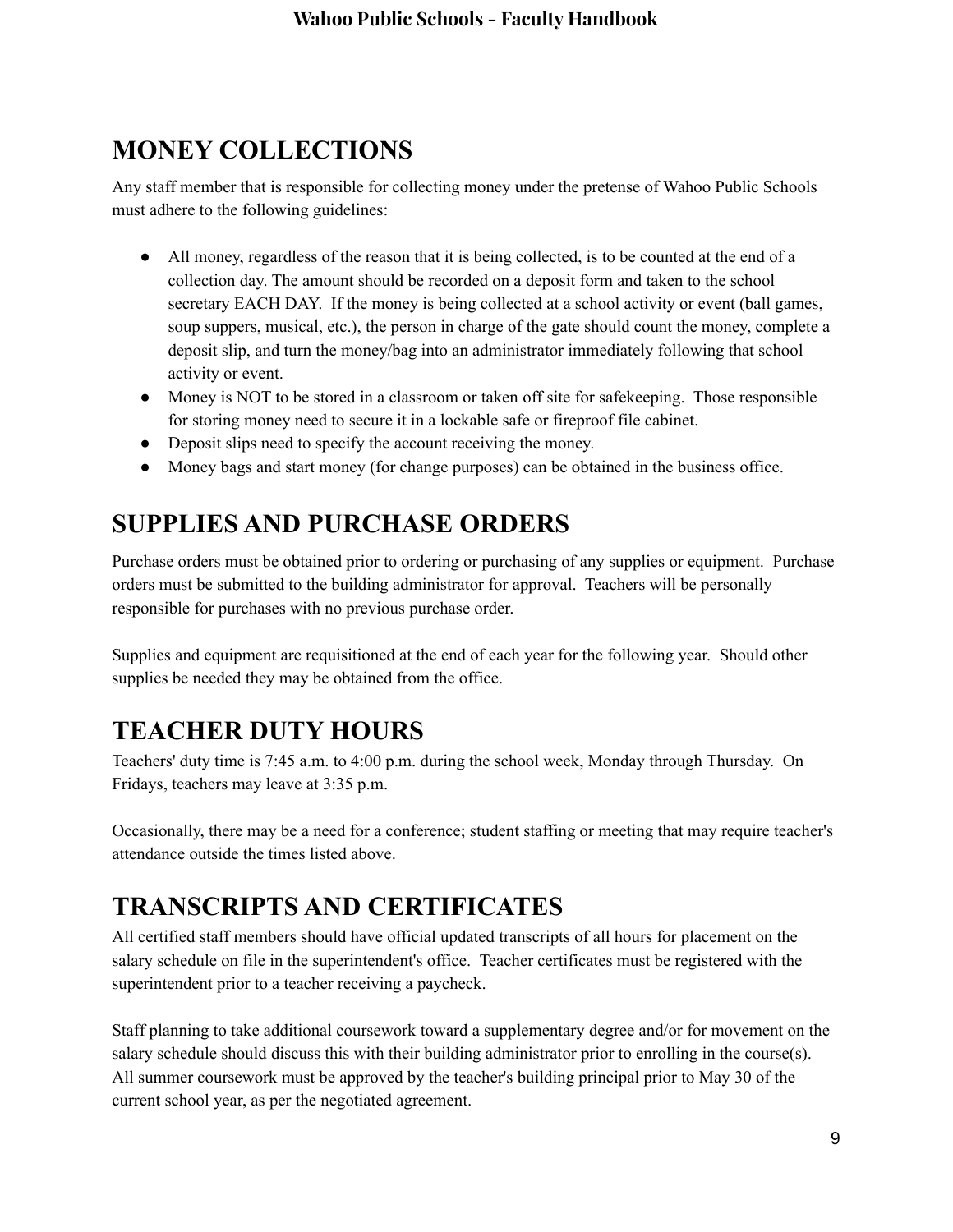#### **VISITORS TO THE BUILDING**

All visitors to the building are to report to the school office to sign in and, if necessary, obtain a visitor's pass. Class visitors, without written approval from the principal, should be directed to the office immediately.

# **TECHNOLOGY & INTERNET USAGE**

District technology is to be used as a productivity tool for school-related business, curriculum enhancement, research, and communications. Staff members may use District technology and Internet for limited personal purposes subject to the policies outlined below. Staff members also shall exercise appropriate professional judgment and common sense when using the District's technology and Internet. *District staff should not give out the staff internet access password to students.*

All school technology, including, but not limited to, laptops, iPads and accessories, are the property of the Wahoo Public Schools and are provided to staff members for a period of time as deemed appropriate by administration.

In addition, all staff members must follow the District's Internet Use Policy:

*Wahoo Public Schools has provided access to the Internet to support the academic purposes of the school. No use of the Internet should conflict with the primary purpose of the school or with applicable laws and regulations. As a condition of continued use, each staff member is personally responsible to ensure that these guidelines are followed.*

The Wahoo Public Schools may monitor usage of the Internet, including reviewing a list of sites accessed by an individual. No individual should have any expectation of privacy in terms of his/her usage of the Internet. In addition, the Wahoo Public School District may restrict access to certain sites that it deems are not necessary for academic purposes.

The Wahoo Public Schools' connection to the Internet may not be used for activity considered inappropriate for school, including, but not limited to, the following:

1. The Internet must not be used to access, create, transmit, print or download material that is derogatory, defamatory, obscene, or offensive, such as slurs, epithets, or anything that may be construed as harassment or disparagement based on race, color, national origin, sex, sexual orientation, age, disability or religious or political beliefs.

2. The Internet must not be used to access, send, receive, or solicit sexually oriented messages or images. The same applies to material that promotes the use of alcohol, tobacco, illegal drugs, violence, etc.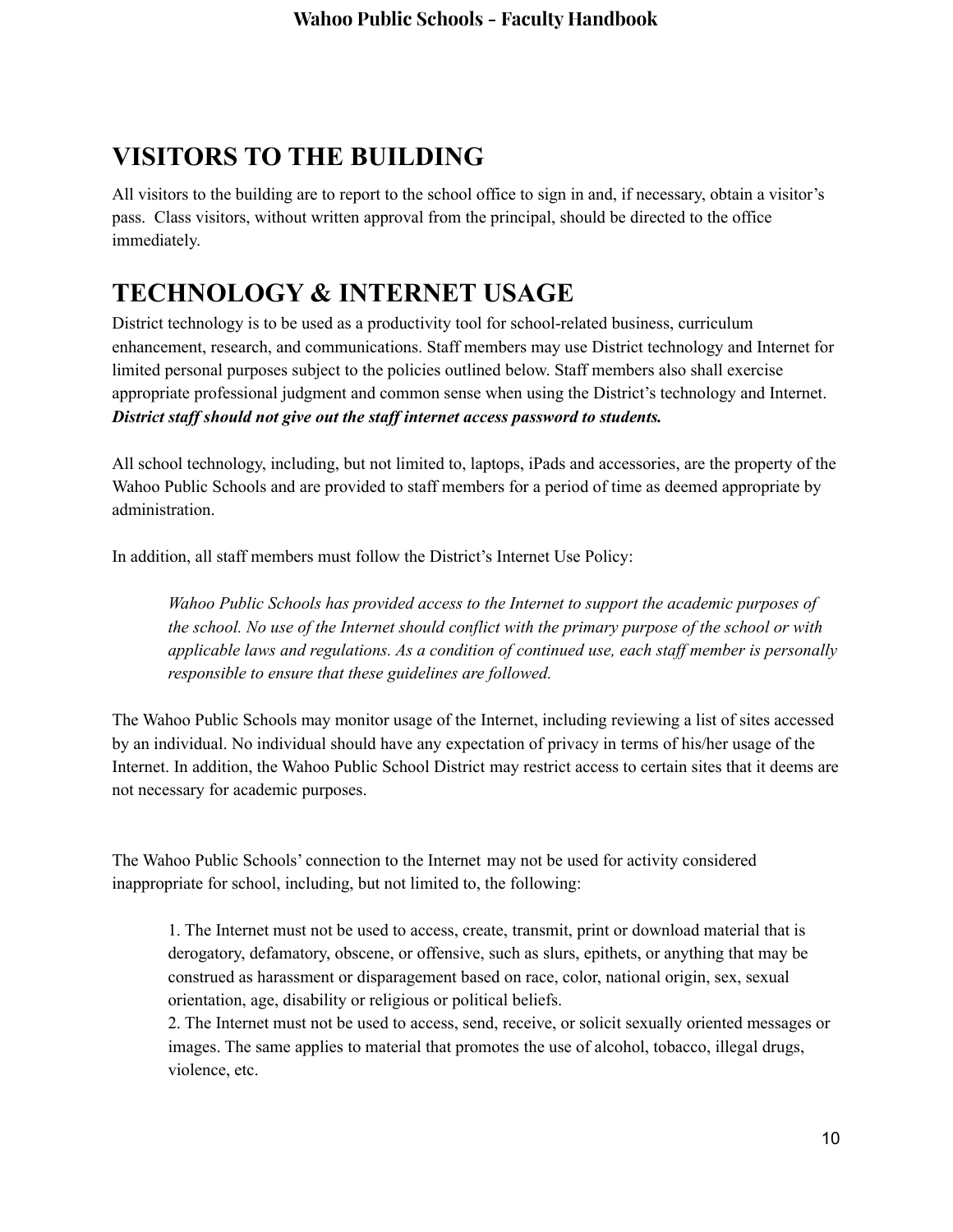#### **Wahoo Public Schools - Faculty Handbook**

3. Downloading or disseminating copyrighted material from any source to the school's network is an infringement of copyright law. Permission to copy the material must be obtained from the publisher.

4. The downloading or posting of any copyrighted material from any source to the school's network is an infringement of copyright law. Permission to copy the material must be obtained from the publisher.

5. Staff members should guard against the disclosure of confidential information through the use of the Internet, including e-mail, newsgroups, blogs, Facebook and other forms of social media. 6. The Internet should not be used to send or participate in chain letters, pyramid schemes or other illegal schemes.